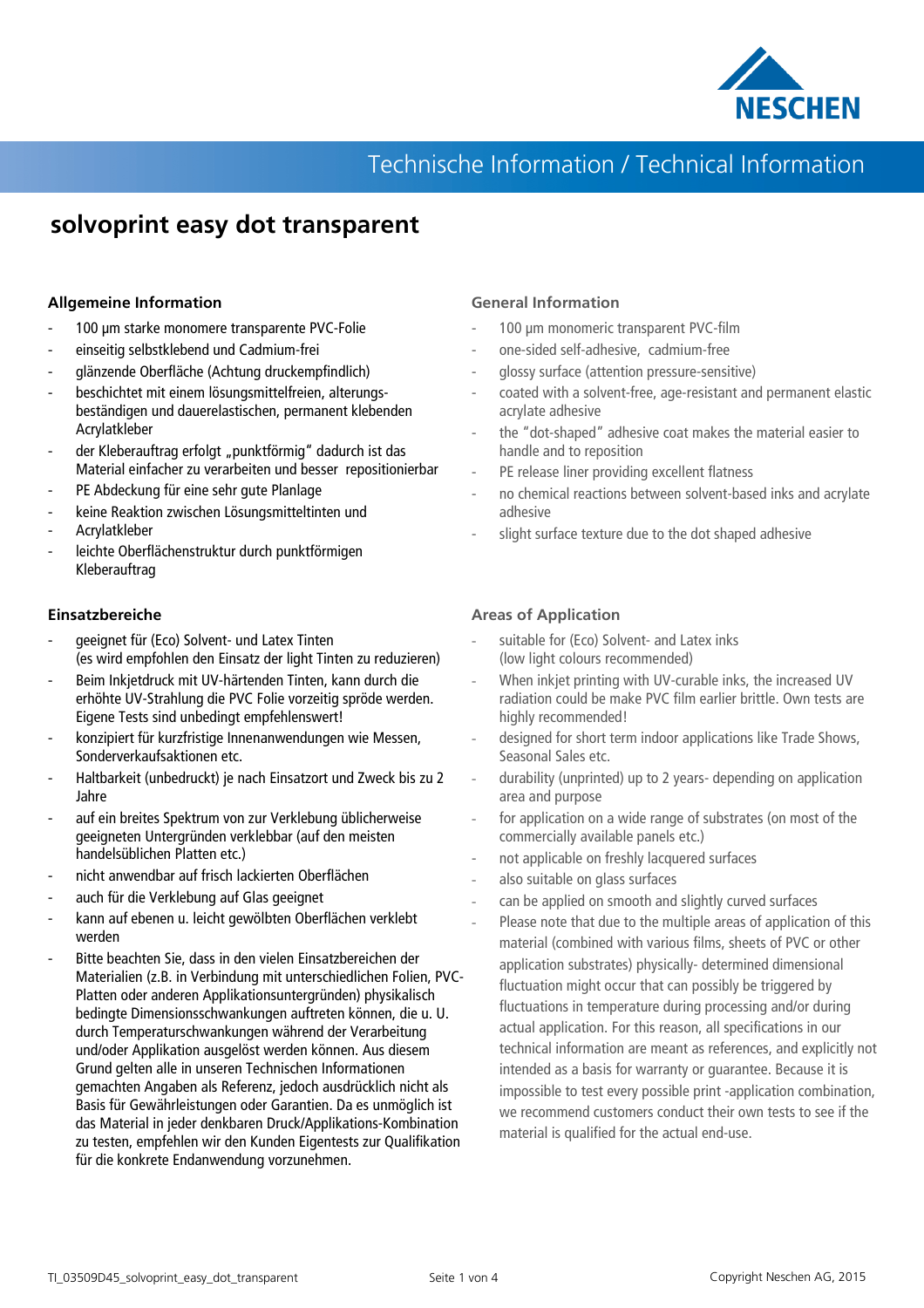

## **solvoprint easy dot transparent**

### **Verarbeitungshinweise**

- für beste Druckergebnisse wird empfohlen, die Tintenmengen und auch speziell den Einsatz der light Farben zu reduzieren
- von fast allen Untergründen einfach zu entfernen
- auf PVC-Untergründen verklebt, kann der Kleber beim Entfernen der Folie Rückstände hinterlassen
- Das zeitnahe Entfernen der Folie von aufgeheizten Oberflächen (z. B. Schaufenster, Stahlblech etc.) wird nicht empfohlen, da sonst der Kleber komplett umspulen kann. In diesen Fällen empfehlen wir Material und Oberfläche vor dem Entfernen "abkühlen" zu lassen.
- zur Vermeidung von weiteren Problemen bei Verarbeitung/ Laminierung unbedingt vollständiges Durchtrocknen des Druckes erlauben (min. 24 Std einhalten)
- stehende Lagerung im Originalkarton wird empfohlen
- die Oberfläche der zu beklebenden Fläche sollte sauber und frei von Verunreinigungen sein
- **Nassverklebung wird nicht empfohlen**
- möglicherweise auftretende Kleberrückstände können mit Hilfe von Brennspiritus wieder entfernt werden.
- das Ziehen der Folie sollte auf ein geringes Maß beschränkt bleiben, um starkem Schrumpf vorzubeugen
- Kantenschrumpf kann bei W-PVC- Folien innerhalb der Lagerung auftreten
- Rollen IMMER zusammen mit dem Etikett / dem Label aufbewahren - ohne Batchnummer können keinerlei Rückfragen bzw. Reklamationen bearbeitet werden!
- Alle verfügbaren Produktinformationen und Zertifikate finden Sie auf unserer Homepage unter: http:/www.neschen.de/graphics/druckmedien/

### **Vorteile / Besonderheiten**

- sehr gute Druckqualität
- farbkräftig und kontrastreich mit hoher Transparenz
- unproblematische, blasenfreie Verklebung durch "Tüpfelkleberbeschichtung"
- spiegelverkehrter Druck möglich für innen angebrachte Schaufensterwerbung
- weitere Informationen bzw. einen Überblick über die Neschen Produktpalette finden Sie auf: www.neschen.de

### **Processing & Handling**

- printing profiles with low ink amounts and especially restricted use of light colours are recommended to reach the best printing performance
- easy to remove from nearly all substrates
- mounted on PVC-surfaces, it can remain residue of adhesive when removing
- The removing of the film from heated surfaces (eg. shop windows, steel surfaces, etc.) is not recommended, otherwise the adhesive may completely stay on the surface. In such cases we recommend that the material and the surface is cooling down before removing.
- to avoid problems in processing/lamination ensure adequate drying before lamination - drying time of min. 24 hours is recommended
- storage is best to be done in upright position in the original case
- surfaces must be properly prepared and free of contamination
- **applying by assistance of water is not recommended**
- possibly arising adhesive residues can be removed with help of denatured alcohol.
- stretching should be minimized as much as possible to prevent excessive shrinking
- shrinking of the edges on monomeric vinyl may occur during storage time
- ALWAYS the rolls store together with the label respectively batch number! Without batch number or production number, no requests or claims can be accepted!
- you can find all of available product information and certifications at our homepage:

http://www.neschen.de/graphics-en/print-media/

### **Advantages / Special Features**

- very good print quality
- intense colours and very good contrast with high transparency
- "dot-shaped" adhesive coating allows easy and bubble free positioning
- mirror- inverted printing possible for inside mounted window advertising
- more information and an overview about Neschen products you can find at: www.neschen.de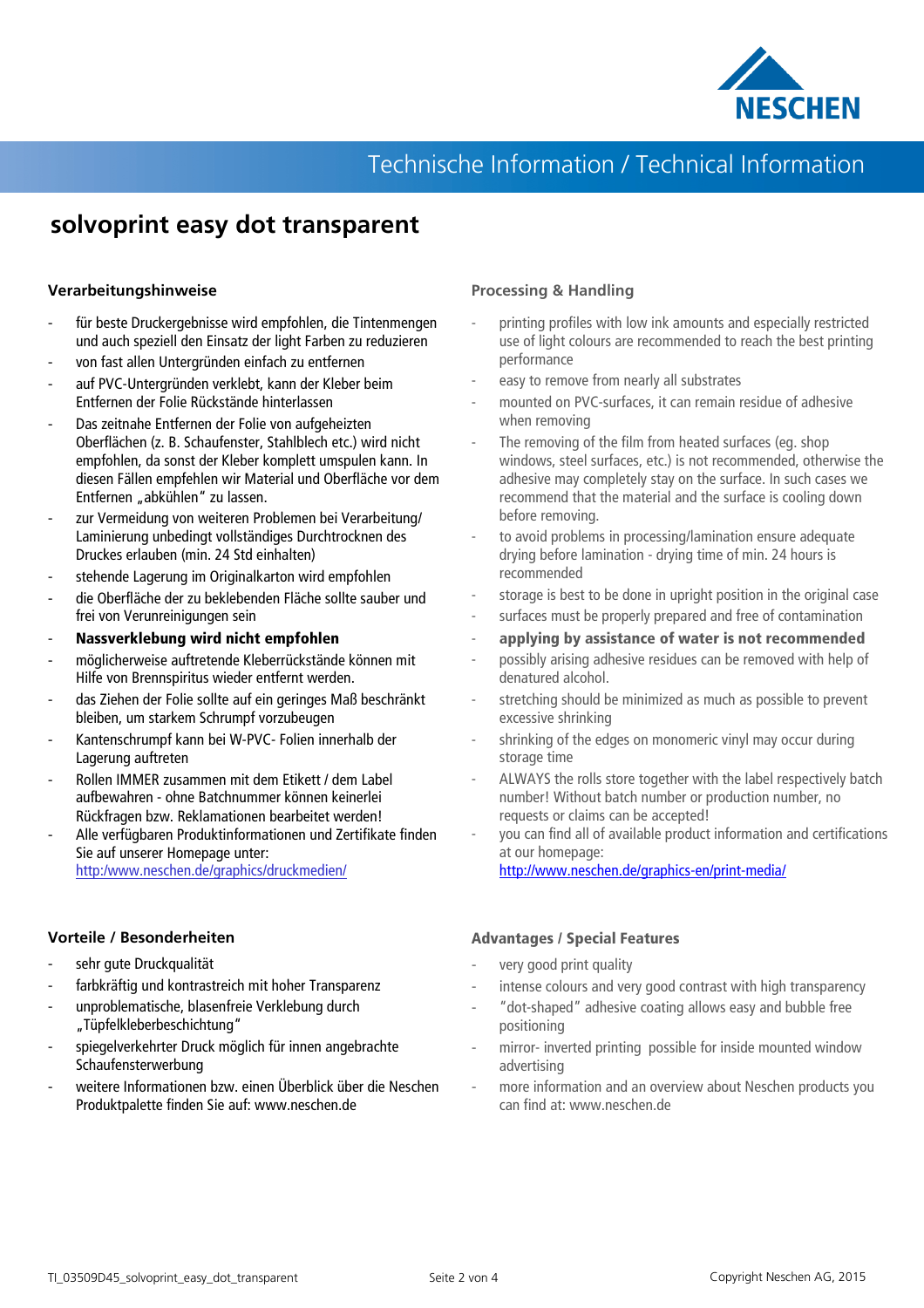

## **solvoprint easy dot transparent**

### **Technische Daten / Technical Data**

Träger / Carrier

| Trägermaterial / Film type                                 | Weich PVC-Folie, monomer, transparent, glänzend<br>Soft PVC-film, monomeric, transparent, glossy                                        |                                                            |                  |                                |  |
|------------------------------------------------------------|-----------------------------------------------------------------------------------------------------------------------------------------|------------------------------------------------------------|------------------|--------------------------------|--|
| Dicke [µm] / Thickness [µm]                                | $100 \pm 10$                                                                                                                            |                                                            | approx.: 3.9 mil |                                |  |
| Flächengewicht $[g/m^2]$ / Weight $[g/m^2]$                | $125 \pm 7$                                                                                                                             |                                                            |                  |                                |  |
| <b>Bruchwiderstand / Breaking force [N/15mm]</b>           | längs/<br>$lengthwise:$ > 35                                                                                                            | quer/<br>crosswise: > 35                                   |                  |                                |  |
| <b>Reißdehnung / Elongation at tear [%]</b>                | längs/<br>lengthwise: >150                                                                                                              | quer/<br>$crosswise: 180$                                  |                  | DIN EN ISO 527-3,<br>50 mm/min |  |
| <b>Reißfestigkeit / Tear resistance [N/mm<sup>2</sup>]</b> | längs/<br>$lengthwise:$ > 20                                                                                                            | quer/<br>$crosswise:$ > 20                                 |                  |                                |  |
| Glanzgrad / gloss [Skalenteile/scale units]                | < 30                                                                                                                                    | Dr. Lange Reflektometer, 85° Meßwinkel/<br>measuring angle |                  |                                |  |
| sichtbare Gelpartikel/ visible gel particles               | Die Sichtbarkeit einzelner Gelpartikel kann nicht grundsätzlich<br>ausgeschlossen werden                                                |                                                            |                  |                                |  |
| Dimensionsstabilität MD/CD [mm]/                           | in principle, the visibility of single gel particles cannot be ruled out<br>$MD: 5 - 1,2$<br>Finat 14*, verklebt auf Aluminium/ affixed |                                                            |                  |                                |  |
| dimesional stability MD/CD [mm]                            | $CD: S - 1,0$                                                                                                                           | to aluminium                                               |                  |                                |  |
| L*a*b* Wert/ L*a*b* value                                  | Farbabweichungen können nicht grundsätzlich ausgeschlossen<br>werden.<br>in principle, colour deviations cannot be ruled out            |                                                            |                  |                                |  |

Kleber / Adhesive

| <b>Basis / Adhesive type</b>            | Polyacrylat Dispersion, Tüpfel<br>polyacrylate dispersion, dots |              |            |  |
|-----------------------------------------|-----------------------------------------------------------------|--------------|------------|--|
| <b>pH-Wert / pH-value</b>               | ca. $\ell$ approx. $7.0$                                        |              |            |  |
| Klebkraft / Adhesive strength [N/25 mm] | 10 min: $> 1,0$                                                 | $24h:$ > 1,5 | AFERA 4001 |  |

Abdeckung / Masking

| <b>Materialtyp / Type</b>                                   | einseitig silikonisiertes PE- Papier, weiß<br>one- sided siliconised PE-paper, white |                                          |                 |  |
|-------------------------------------------------------------|--------------------------------------------------------------------------------------|------------------------------------------|-----------------|--|
| Dicke / Thickness [µm]                                      | $175 \pm 10$                                                                         |                                          | approx. 6.9 mil |  |
| <b>Flächengewicht</b> / Weight $\left[\frac{q}{m^2}\right]$ | $147 + 7$                                                                            |                                          |                 |  |
| <b>Trennkraft / Removal force [mN/cm]</b>                   | 80 - 170                                                                             | Abzugsgeschwindigkeit / speed 300 mm/min |                 |  |